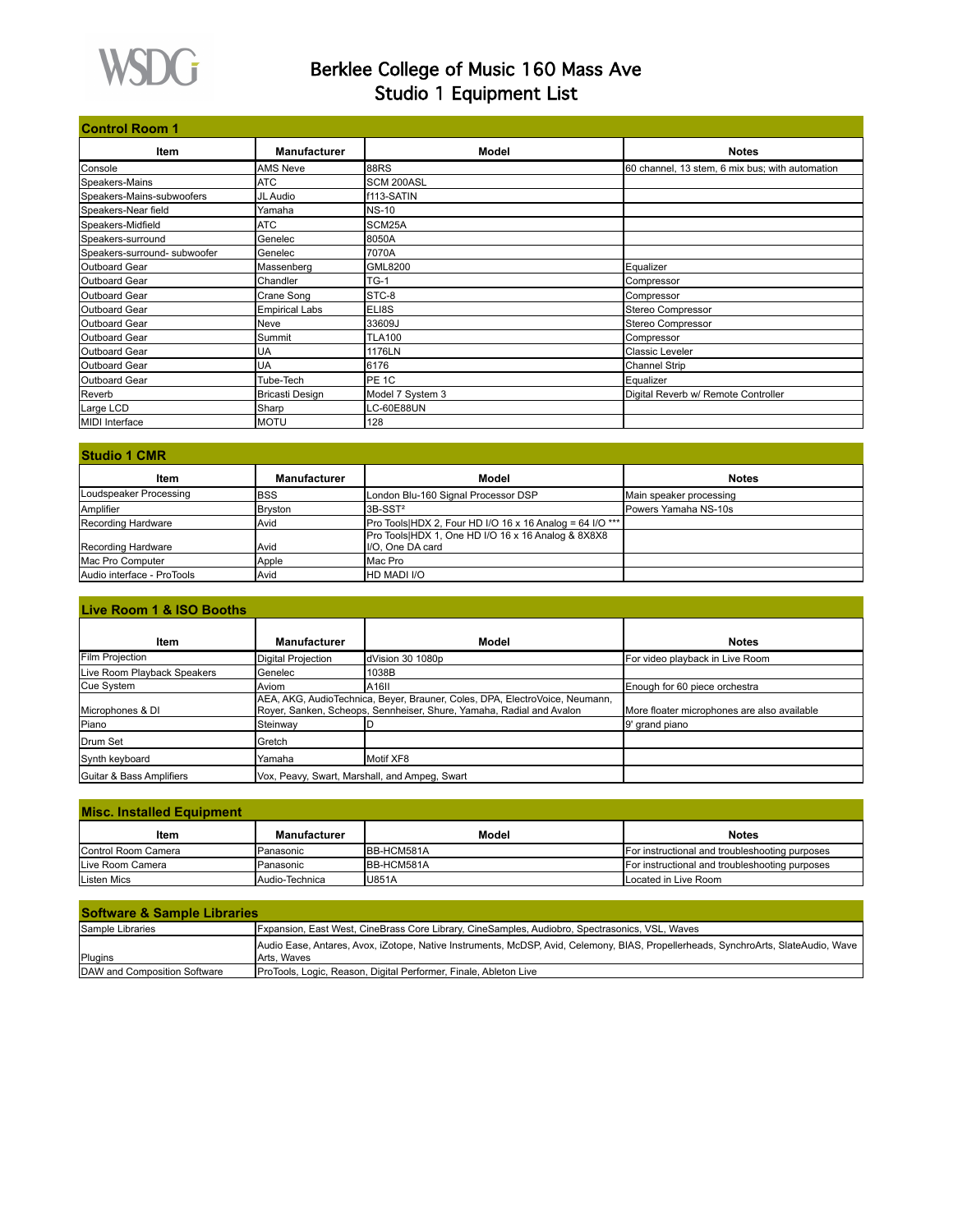

### Berklee College of Music 160 Mass Ave Studio 2 Equipment List

| <b>Control Room 2</b>    |                       |                  |                                                 |  |
|--------------------------|-----------------------|------------------|-------------------------------------------------|--|
| <b>Item</b>              | <b>Manufacturer</b>   | Model            | <b>Notes</b>                                    |  |
| Console                  | <b>AMS Neve</b>       | 88RS             | 48 channel, 13 stem, 6 mix bus; with automation |  |
| Speakers-Mains           | Griffin               | G 1.5            | Stereo Speaker System                           |  |
| Speakers-Mains-subwoofer | Griffin               | LFE 15S          |                                                 |  |
| Speakers-Near field      | Yamaha                | <b>NS-10</b>     |                                                 |  |
| Speakers-Midfield        | <b>ATC</b>            | SCM25A           |                                                 |  |
| Outboard Gear            | Massenberg            | <b>GML8200</b>   | Equalizer                                       |  |
| Outboard Gear            | Chandler              | $TG-1$           | Compressor                                      |  |
| <b>Outboard Gear</b>     | Crane Song            | STC-8            | Compressor                                      |  |
| Outboard Gear            | <b>Empirical Labs</b> | ELI8S            | Stereo Compressor                               |  |
| Outboard Gear            | Neve                  | 33609J           | Stereo Compressor                               |  |
| Outboard Gear            | Summit                | <b>TLA100</b>    | Compressor                                      |  |
| Outboard Gear            | UA                    | 1176LN           | Classic Leveler                                 |  |
| Outboard Gear            | UA                    | 6176             | <b>Channel Strip</b>                            |  |
| Outboard Gear            | Tube-Tech             | PE 1C            | Equalizer                                       |  |
| Reverb                   | Bricasti Design       | Model 7 System 2 | Digital Reverb                                  |  |
| Large LCD display        | Sharp                 | LC - 46LE540U    |                                                 |  |
| MIDI Interface           | <b>MOTU</b>           | 128              |                                                 |  |

| <b>Studio 2 CMR</b>           |                     |                                           |                         |  |
|-------------------------------|---------------------|-------------------------------------------|-------------------------|--|
| Item                          | <b>Manufacturer</b> | Model                                     | <b>Notes</b>            |  |
| Main Monitor Processing       | ldbx                | 4280                                      | Main speaker processing |  |
| Amplifier                     | Bryston             | I3B-SST <sup>2</sup>                      | Powers Yamaha NS-10s    |  |
| Synchronization               | Avid                | <b>Svnc HD</b>                            |                         |  |
| Recording hardware & software | Avid                | Pro Tools HDX 2 Three HD I/O 16x16 Analog |                         |  |
| Computer                      | Apple               | IMac Pro                                  |                         |  |
| Audio interface - ProTools    | Avid                | <b>HD MADI I/O</b>                        |                         |  |

| Live Room / Iso Booth           |                                    |                                                                                                                                 |                                             |  |
|---------------------------------|------------------------------------|---------------------------------------------------------------------------------------------------------------------------------|---------------------------------------------|--|
| ltem                            | <b>Manufacturer</b>                | Model                                                                                                                           | <b>Notes</b>                                |  |
| <b>Film Projection</b>          | Vizio                              | IE502AR-LCD TV-Smart TV-1080p (Full HD)                                                                                         | On cart for video playback in Live Room     |  |
| Live Room Playback speakers     | <b>IGenelec</b>                    | 1038CF                                                                                                                          |                                             |  |
| Cue System                      | l Aviom                            | IA16II                                                                                                                          |                                             |  |
| Headphones                      | <b>Bever</b>                       | DT-770 Pro 80 OHM                                                                                                               |                                             |  |
| Microphones & DI                |                                    | AKG, Beyer, Brauner, Coles, DPA, ElectroVoice, Neumann, Royer, Sanken,<br>Scheops, Sennheiser, Shure, Yamaha, Radial and Avalon | More floater microphones are also available |  |
| Piano                           | Yamaha                             | ICFX                                                                                                                            | 9' Grand Piano                              |  |
| Drum Set                        | l Gretch                           |                                                                                                                                 |                                             |  |
| Synth keyboard                  | Yamaha                             | Motif XF8                                                                                                                       |                                             |  |
| Guitar, Bass & Synth Amplifiers | Vox, Peavy, Fender, Roland and SWR |                                                                                                                                 | Located in Live Room                        |  |

| <b>Misc. Installed Equipment</b> |                 |                    |                                                |  |
|----------------------------------|-----------------|--------------------|------------------------------------------------|--|
| ltem                             | Manufacturer    | Model              | <b>Notes</b>                                   |  |
| Control Room Camera              | Panasonic       | <b>IBB-HCM581A</b> | For instructional and troubleshooting purposes |  |
| Live Room Camera                 | Panasonic       | <b>IBB-HCM581A</b> | For instructional and troubleshooting purposes |  |
| Listen Mics                      | IAudio-Technica | <b>IU851A</b>      | Located in Live Room                           |  |

| <b>Software &amp; Sample Libraries</b> |                                                                                                                                                    |  |  |
|----------------------------------------|----------------------------------------------------------------------------------------------------------------------------------------------------|--|--|
| Sample Libraries                       | Fxpansion, East West, CineBrass Core Library, CineSamples, Audiobro, Spectrasonics, VSL, Waves                                                     |  |  |
| Plugins                                | Audio Ease, Antares, Avox, iZotope, Native Instruments, McDSP, Avid, Celemony, BIAS, Propellerheads, SynchroArts, SlateAudio, Wave<br>IArts. Waves |  |  |
| DAW and Composition Software           | ProTools, Logic, Reason, Digital Performer, Finale, Ableton Live                                                                                   |  |  |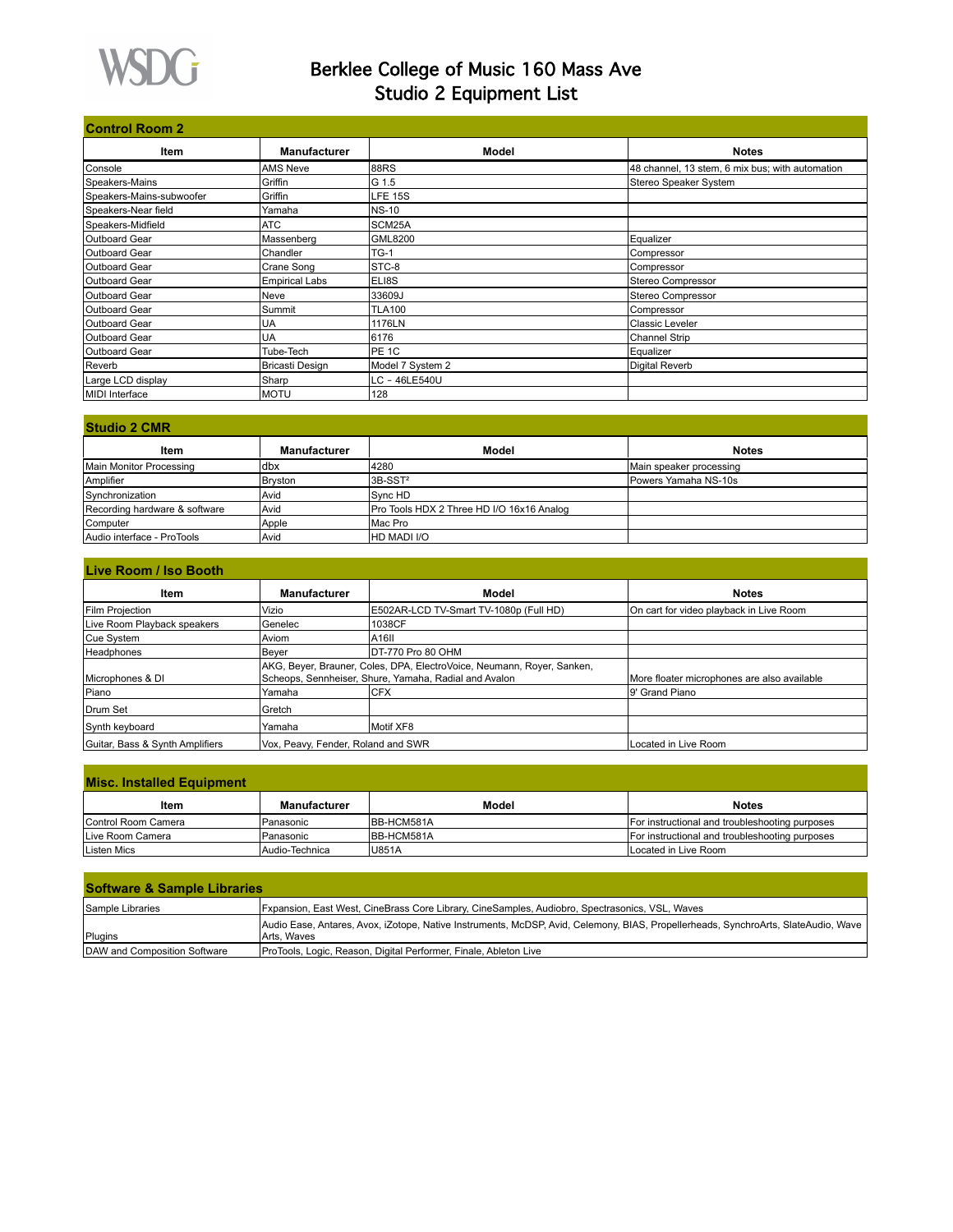

# Berklee College of Music 160 Mass Ave Studio 3 Equipment List

| <b>Control Room 3</b>    |                        |                   |                           |  |
|--------------------------|------------------------|-------------------|---------------------------|--|
| Item                     | Manufacturer           | Model             | <b>Notes</b>              |  |
| Console                  | SSL                    | Duality SE        | 48 Channel Hybrid Console |  |
| Speakers-Mains           | <b>ATC</b>             | <b>SCM 150ASL</b> |                           |  |
| Speakers-Mains-subwoofer | JL Audio               | f112-SATIN        |                           |  |
| Speakers-Mid field       | <b>ATC</b>             | SCM25A            |                           |  |
| Speakers-Near field      | Yamaha                 | <b>NS-10</b>      |                           |  |
| Outboard Gear            | Neve                   | 1084              | Preamp & Equalizer        |  |
| <b>Outboard Gear</b>     | UA                     | 1176LN            | <b>IClassic Leveler</b>   |  |
| <b>Outboard Gear</b>     | UA                     | 6176              | Channel Strip             |  |
| Reverb                   | <b>Bricasti Design</b> | Model 7 System 2  | Digital Reverb            |  |
| Large LCD display        | Sharp                  | LC - 46LE540U     |                           |  |
| <b>IMIDI</b> Interface   | <b>MOTU</b>            | 128               |                           |  |

| <b>Studio 3 CMR</b>               |                     |                                           |                                       |  |
|-----------------------------------|---------------------|-------------------------------------------|---------------------------------------|--|
| Item                              | <b>Manufacturer</b> | Model                                     | <b>Notes</b>                          |  |
| Main Monitor Processing / Speaker |                     |                                           |                                       |  |
| <b>Selection</b>                  | <b>BSS</b>          | London Blu-160 Signal Processor DSP       |                                       |  |
| Amplifier                         | Bryston             | 3B-SST <sup>2</sup>                       | Powers Yamaha NS-10s in Control Room  |  |
| Cue System                        | Aviom               | <b>AN161</b>                              |                                       |  |
| Amplifier                         | Yamaha              | P3500S                                    | Powers Westlake BBSM-10s in Live Room |  |
| Synchronization                   | Avid                | Sync HD                                   |                                       |  |
| Recording Hardware                | Avid                | Pro Tools HDX 2 Three HD I/O 16x16 Analog |                                       |  |
| Computer                          | Apple               | Mac Pro                                   |                                       |  |

| Live Room / Iso Booth           |                     |                                                                                                                        |                                             |  |
|---------------------------------|---------------------|------------------------------------------------------------------------------------------------------------------------|---------------------------------------------|--|
| Item                            | <b>Manufacturer</b> | Model                                                                                                                  | Notes                                       |  |
| Large LCD                       | Sharp               | LC-60E88UN                                                                                                             | On a stand for video playback in live room  |  |
| Live Room Playback speakers     | Westlake            | <b>BBSM-10</b>                                                                                                         |                                             |  |
| Cue System                      | Aviom               | A <sub>16</sub> II                                                                                                     | lPersonal mixer                             |  |
| Headphones                      | Beyer               | DT-770 Pro 80 OHM                                                                                                      |                                             |  |
| Microphones & DI                |                     | AKG, Beyer, Coles, DPA, ElectroVoice, Neumann, Royer, Sanken, Scheops,<br>Sennheiser, Shure, Yamaha, Radial and Avalon | More floater microphones are also available |  |
| Piano                           | Yamaha              | IC7                                                                                                                    | 7' 6" grand piano                           |  |
| Drum Set                        | Pearl               |                                                                                                                        |                                             |  |
| Synth keyboard                  | Yamaha              | Motif XF8                                                                                                              |                                             |  |
| Guitar, Bass & Synth Amplifiers |                     | Vox, Peavy, Fender, Roland and SWR                                                                                     |                                             |  |

| <b>Misc. Installed Equipment</b> |                     |              |                                                |  |
|----------------------------------|---------------------|--------------|------------------------------------------------|--|
| Item                             | <b>Manufacturer</b> | Model        | <b>Notes</b>                                   |  |
| <b>IControl Room Camera</b>      | Panasonic           | BB-HCM581A   | For instructional and troubleshooting purposes |  |
| Live Room Camera                 | Panasonic           | BB-HCM581A   | For instructional and troubleshooting purposes |  |
| Listen Mics                      | Audio-Technica      | <b>U851A</b> | ILocated in Live Room                          |  |

| <b>Software &amp; Sample Libraries</b> |                                                                                                                                                          |  |  |  |
|----------------------------------------|----------------------------------------------------------------------------------------------------------------------------------------------------------|--|--|--|
| <b>Sample Libraries</b>                | [Fxpansion, East West, CineBrass Core Library, CineSamples, Audiobro, Spectrasonics, VSL, Waves                                                          |  |  |  |
| Plugins                                | Audio Ease, Antares, Avox, iZotope, Native Instruments, McDSP, Avid, Celemony, BIAS, Propellerheads, SynchroArts, SlateAudio,<br><b>Wave Arts, Waves</b> |  |  |  |
| DAW and Composition Software           | ProTools, Logic, Reason, Digital Performer, Finale, Ableton Live                                                                                         |  |  |  |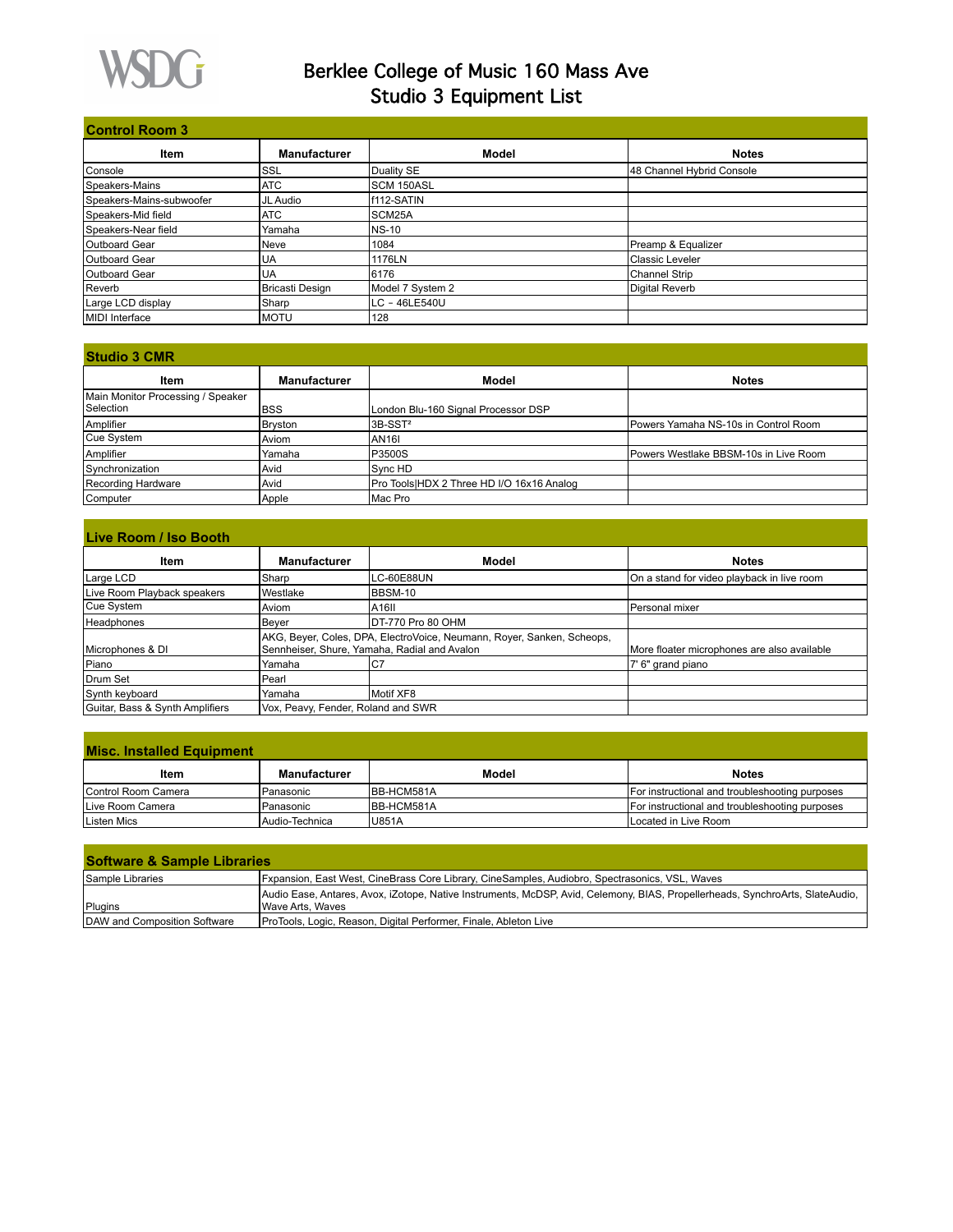

## Berklee College of Music 160 Mass Ave Dub Stage Equipment List

| <b>Dub Stage</b>              |                           |                             |                                                 |  |  |
|-------------------------------|---------------------------|-----------------------------|-------------------------------------------------|--|--|
| Item                          | <b>Manufacturer</b>       | <b>Model</b>                | <b>Notes</b>                                    |  |  |
|                               |                           |                             | Dual operator 48+8 Control Surface & 11 ft.     |  |  |
| Console                       | Avid                      | System 5                    | Standard Silver Control Surface Frame & Modules |  |  |
| Speakers-Surround-Front-L/C/R | <b>JBL</b>                | 3731T                       | Cinema Sound (THX certified)                    |  |  |
| Speakers-Surround-Side-Rear   | <b>JBL</b>                | 8340A                       | Cinema Sound (THX certified)                    |  |  |
| Speakers-Surround-subwoofer   | <b>JBL</b>                | 4641                        | Cinema Sound (THX certified)                    |  |  |
| Speakers-Midfield             | <b>ATC</b>                | SCM25A                      |                                                 |  |  |
| Speakers-Near field           | Yamaha                    | <b>NS-10</b>                |                                                 |  |  |
| Outboard Gear                 | Grace                     | m801                        | 8 Channel Mic Preamp                            |  |  |
| Outboard Gear                 | API                       | 500VPR w/ PSU 10-space rack |                                                 |  |  |
| Outboard Gear                 | <b>API</b>                | 525                         | Compressor                                      |  |  |
| Outboard Gear                 | <b>API</b>                | 550B                        | Equalizer                                       |  |  |
| <b>Outboard Gear</b>          | <b>API</b>                | 512c                        | Mic Preamp                                      |  |  |
| <b>Outboard Gear</b>          | <b>API</b>                | 560                         | <b>Eaualizer</b>                                |  |  |
| Outboard Gear                 | <b>GML</b>                | <b>GML8200</b>              | <b>Eaualizer</b>                                |  |  |
| Outboard Gear                 | Neve                      | 33609J                      | Stereo Compressor                               |  |  |
| Outboard Gear                 | Neve                      | 1084                        | Preamp & Equalizer                              |  |  |
| Outboard Gear                 | UA                        | 1176LN                      | <b>Classic Leveler</b>                          |  |  |
| Reverb                        | <b>Bricasti Design</b>    | Model 7                     | Digital Reverb                                  |  |  |
| Reverb                        | <b>TC Electronic</b>      | <b>TC6000 Mk II</b>         | Digital Reverb                                  |  |  |
| Projection Screen             | Stewart                   |                             |                                                 |  |  |
| Projector                     | <b>Digital Projection</b> | dVision 30 1081p            |                                                 |  |  |
| MIDI Interface                | M-Audio                   | MIDI Sport 4x3              |                                                 |  |  |

| <b>Dub Stage CMR</b>               |                     |                                     |              |  |
|------------------------------------|---------------------|-------------------------------------|--------------|--|
| Item                               | <b>Manufacturer</b> | <b>Model</b>                        | <b>Notes</b> |  |
| Loudspeaker Processing             | IBSS                | London Blu-160 Signal Processor DSP |              |  |
| Amplifier-L/C/R Speakers (w/subs)  | LabGruppen          | PLM 10000Q                          |              |  |
| Amplifier-Surround & Rear Speakers | LabGruppen          | IC 48:4                             |              |  |
| Amplifier                          | Bryston             | 3B-SST <sup>2</sup>                 |              |  |
| Cue system                         | <b>Aviom</b>        | AN <sub>161</sub>                   |              |  |
| Synchronization                    | l Avid              | Sync HD                             |              |  |
| Computer                           | Apple               | IMac Pro                            |              |  |
| Audio interface - ProTools         | l Avid              | HD MADI I/O                         |              |  |

### **Dub Stage Iso Booths**

| Item              | <b>Manufacturer</b>                                                | Model              | <b>Notes</b>                                |
|-------------------|--------------------------------------------------------------------|--------------------|---------------------------------------------|
|                   |                                                                    |                    |                                             |
| Cue system        | lAviom                                                             | IA16II             | Ipersonal mixer                             |
| Cue system        | <b>IRedco</b>                                                      | Cue Box            | Icue boxes                                  |
| <b>Headphones</b> | Bever                                                              | IDT-770 Pro 80 OHM |                                             |
|                   | JAKG, Brauner, DPA, ElectroVoice, Neumann, Royer, Sanken, Scheops, |                    |                                             |
| Microphones & DI  | Sennheiser, Shure, Avalon, Countryman                              |                    | More floater microphones are also available |

| <b>Misc. Installed Equipment</b> |                     |              |                                                |
|----------------------------------|---------------------|--------------|------------------------------------------------|
| ltem                             | <b>Manufacturer</b> | <b>Model</b> | <b>Notes</b>                                   |
| <b>Camera</b>                    | Panasonic           | IBB-HCM581A  | For instructional and troubleshooting purposes |

| <b>Software &amp; Sample Libraries</b> |                                                                                                                                |  |  |  |
|----------------------------------------|--------------------------------------------------------------------------------------------------------------------------------|--|--|--|
| Plugins                                | Audio Ease, Antares, Avox, iZotope, Native Instruments, McDSP, Avid, Celemony, BIAS, Slate Audio, WaveArts, SynchroArts, Waves |  |  |  |
| DAW and Composition Software           | ProTools, Logic, Reason, Digital Performer, Finale, Ableton Live                                                               |  |  |  |
| Sample Libraries                       | [Fxpansion, East West, CineBrass Core Library, CineSamples, Audiobro, Spectrasonics, VSL, Waves                                |  |  |  |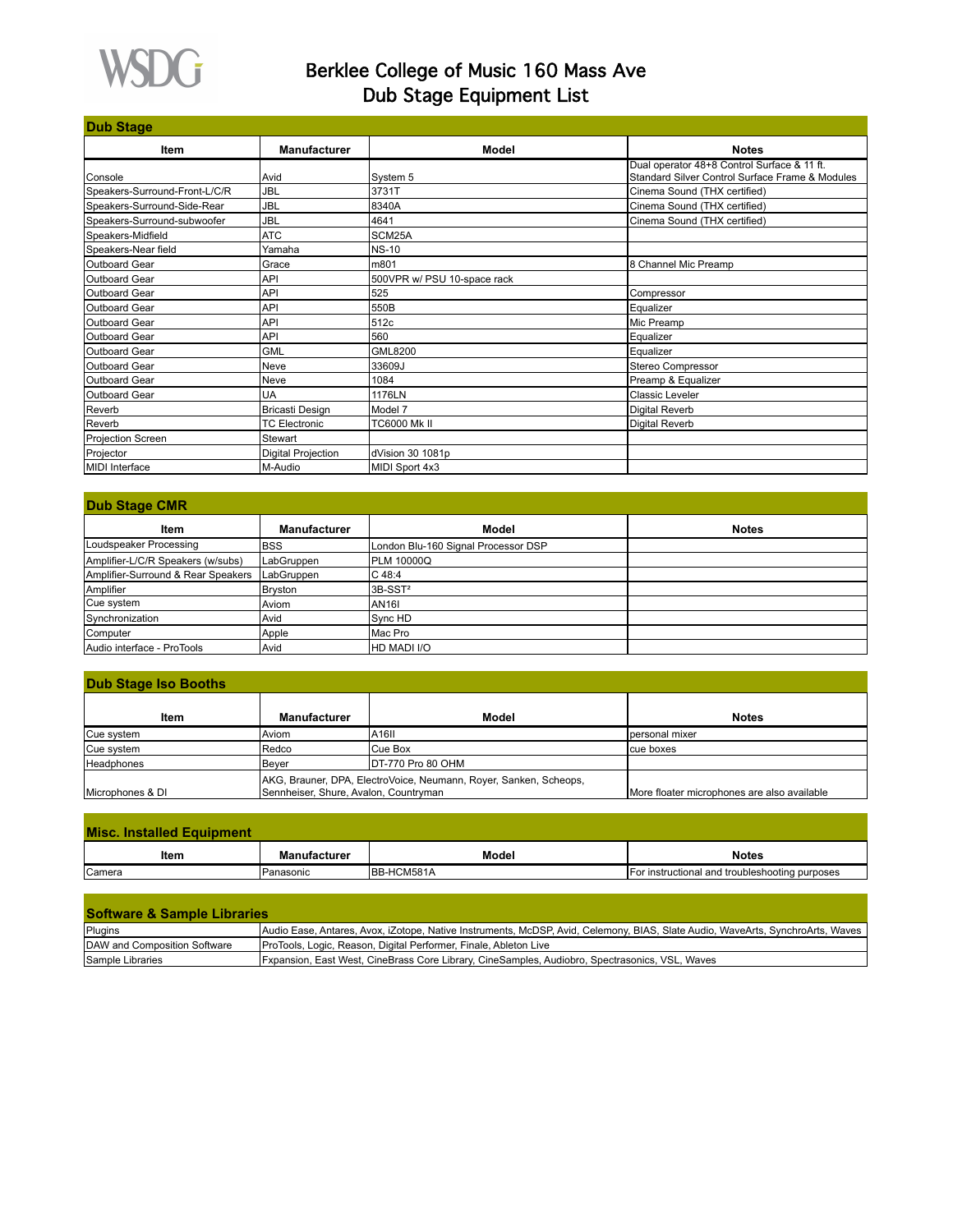

.

## Berklee College of Music 160 Mass Ave Production Suites Equipment List

### **Production Control Rooms**

| <b>Item</b>        | <b>Manufacturer</b> | Model                    | <b>Notes</b>                                         |
|--------------------|---------------------|--------------------------|------------------------------------------------------|
| Monitor device     | Mackie              | <b>Big Knob</b>          | Production Control Rooms 2, 3, & 4                   |
| Monitor controller | Dangerous Audio     | Monitor ST & Monitor SR  | Production Control Room 1                            |
| Speakers           | Genelec             | 8050A                    | Surround in Prod. CR 1, Stereo in Prod CRs 2, 3, & 4 |
| Speakers - sub     | Genelec             | 7070A                    |                                                      |
| Speakers-Alt       | Dynaudio            | <b>BM 6A MKII</b>        |                                                      |
| Speaker stands     | Sound Anchor        | <b>STUDADJR PAIR</b>     |                                                      |
| Playback           | <b>OPPO</b> Digital | BDP-95                   |                                                      |
| Outboard Gear      | Purple Audio        | Sweet Ten Rack           | Power Supply for Inserts                             |
| Outboard Gear      | Purple audio        | <b>Action Compressor</b> |                                                      |
| Outboard Gear      | Purple Audio        | Odd EQ                   |                                                      |
| Outboard Gear      | Purple Audio        | <b>Biz Mic Pre</b>       |                                                      |
| Headphone amp      | Crown               | D75                      |                                                      |
| Stereo Cue System  | Redco               | Little Red Cue Box       |                                                      |
| Controller         | Avid                | <b>MC Control</b>        |                                                      |
| Controller         | Avid                | <b>MX Mix</b>            |                                                      |
| Synth keyboard     | Akai                | MPK-61                   |                                                      |
| MIDI interface     | M-Audio             | MidiSport 2x2            |                                                      |

| <b>Manufacturer</b> | Model   | <b>Notes</b>                                                                                                        |
|---------------------|---------|---------------------------------------------------------------------------------------------------------------------|
|                     |         | Production CR 1 - Room Master Clock - Shared w/                                                                     |
| Antelope Audio      |         | Production CR's 2, 3 & 4                                                                                            |
| Avid                |         |                                                                                                                     |
| Avid                |         |                                                                                                                     |
| Avid                |         |                                                                                                                     |
| Apple               | Mac Pro |                                                                                                                     |
|                     |         | <b>Isochrone OCX-V</b><br>Sync HD (Timecode interface for ProTools)<br>HD I/O 16x16 for ProTools<br>Pro Tools HDX 1 |

| <b>Misc. Installed Equipment</b> |              |            |                                                |
|----------------------------------|--------------|------------|------------------------------------------------|
| ltem                             | Manufacturer | Model      | <b>Notes</b>                                   |
| Control Room Camera              | Panasonic    | BB-HCM581A | For instructional and troubleshooting purposes |

| <b>Production Iso Booths (Suites 2, 3, &amp; 4)</b> |                     |       |                                           |  |
|-----------------------------------------------------|---------------------|-------|-------------------------------------------|--|
| ltem                                                | <b>Manufacturer</b> | Model | <b>Notes</b>                              |  |
| Guitar Amp                                          | <b>Fender</b>       |       | Only in Suites with Iso Booths (2, 3 & 4) |  |

| <b>Software &amp; Sample Libraries</b> |                                                                                                      |       |              |  |  |
|----------------------------------------|------------------------------------------------------------------------------------------------------|-------|--------------|--|--|
| ltem                                   | <b>Manufacturer</b>                                                                                  | Model | <b>Notes</b> |  |  |
| Sample Libraries                       | Fxpansion, East West, Audiobro, Spectrasonics, VSL, Waves                                            |       |              |  |  |
| Plugins                                | Audio Ease, Antares, Avox, iZotope, Native Instruments, McDSP, Avid, Celemony, Propellerheads, Waves |       |              |  |  |
| DAW and Composition Software           | ProTools, Logic, Reason, Digital Performer, Finale                                                   |       |              |  |  |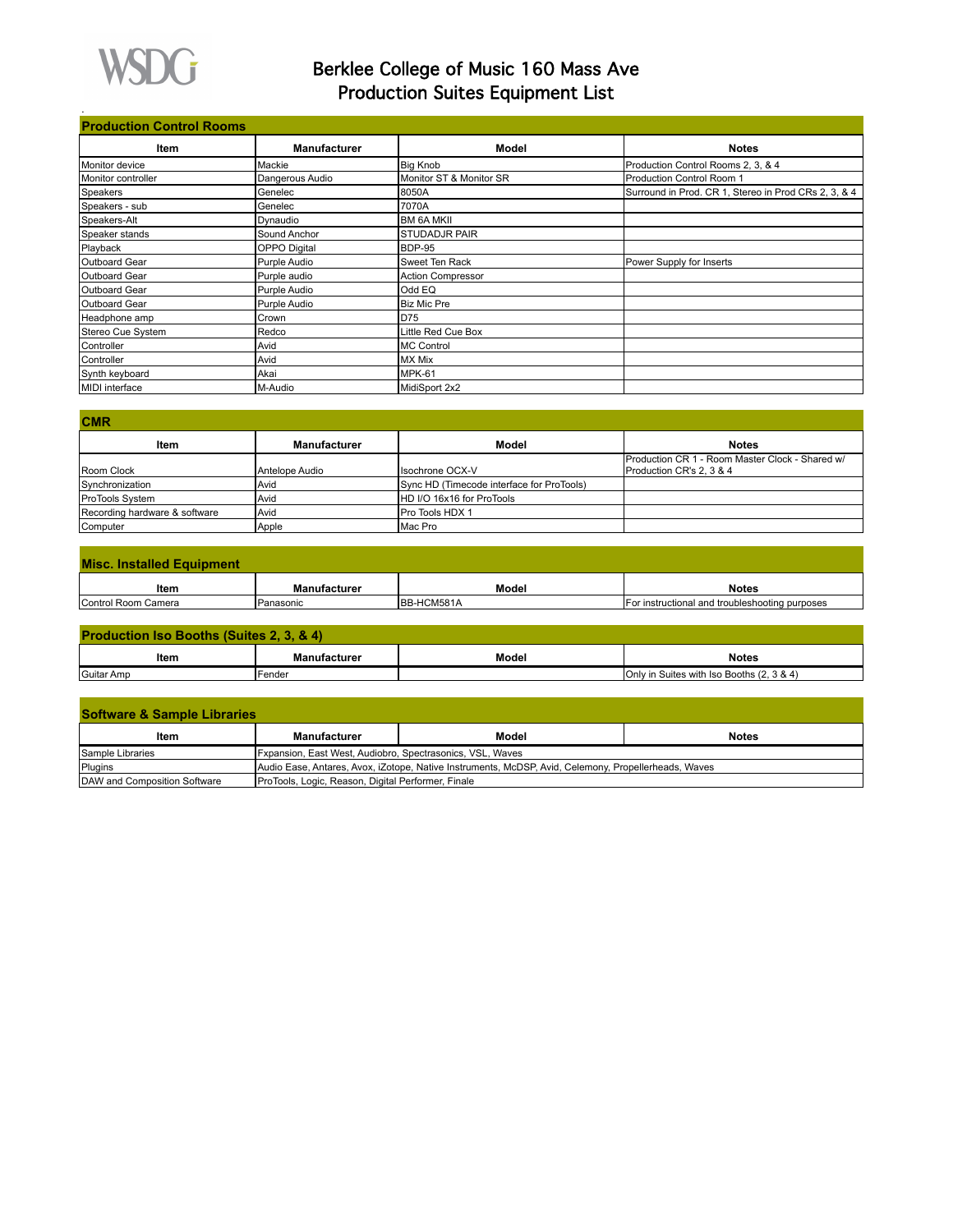

## Berklee College of Music 160 Mass Ave Mastering & Critical Listening Equipment List

| <b>Mastering Control Room</b>  |                       |                                                                                                                             |                        |  |
|--------------------------------|-----------------------|-----------------------------------------------------------------------------------------------------------------------------|------------------------|--|
| Item                           | <b>Manufacturer</b>   | Model                                                                                                                       | <b>Notes</b>           |  |
| 1/2" 2-track machine           | Ampex                 | ATR102                                                                                                                      |                        |  |
| Vari-Mu Mastering Limiter      | Manley                | <b>MVMEL</b> (Mastering Edition)                                                                                            |                        |  |
| A/D and D/A converter          | Prism                 | Dream ADA-8XR                                                                                                               |                        |  |
| Computer                       | Apple                 | Mac Pro                                                                                                                     |                        |  |
| Digital Reverb                 | Bricasti              | M <sub>7</sub>                                                                                                              |                        |  |
| Stereo Compressor              | Shadow Hills          | <b>SHMC</b>                                                                                                                 |                        |  |
| Stereo Compressor              | GML                   | 2030 Mastering Dynamic Range Controller                                                                                     |                        |  |
| Mastering EQ                   | SPL                   | PQ Mastering edition                                                                                                        |                        |  |
| Stereo Level Meters            | Dorrough              | 280C                                                                                                                        |                        |  |
| Surround Multi-effects Upgrade | <b>TC Electronics</b> | 6000 S6k mk2 upgrade                                                                                                        |                        |  |
| Routing Devices                | Z-Systems             | z-32.32r                                                                                                                    |                        |  |
| Monitors                       | <b>ATC</b>            | 2.1 SCM150ASL                                                                                                               | with ATC Companion Sub |  |
| <b>Monitors</b>                | Lipinski              | Model 707 5.1 System with JL Audio Subwoofer F113                                                                           |                        |  |
| <b>Multitrack Recorders</b>    | Digidesign            | HD 192 Digital I/O                                                                                                          |                        |  |
| <b>Multitrack Recorders</b>    | Lynx                  | AES <sub>16</sub>                                                                                                           |                        |  |
| Multitrack Recorders           | Sonic                 | Sonic Solutions HDA                                                                                                         |                        |  |
| Computer                       | Apple                 | 2 x 3 GHz Quad Core Intel Xeon OS X 5.6                                                                                     |                        |  |
| Two-tracks                     | Alesis                | ML-9600 Masterlink                                                                                                          |                        |  |
| Two-tracks                     | Marantz               | PMD-330 CD Player                                                                                                           |                        |  |
| Two-tracks                     | Panasonic             | SV-3800                                                                                                                     |                        |  |
| Two-tracks                     | Sony                  | <b>DVP-S530D</b>                                                                                                            |                        |  |
| Two-tracks                     | Sony                  | PCM-7030                                                                                                                    |                        |  |
| Compressors/ Gates             | Milennia              | TCL-2                                                                                                                       |                        |  |
| Compressors/ Gates             | Waves                 | L2 Ultramaximizer                                                                                                           |                        |  |
| Compressors/ Gates             | Weiss                 | <b>DS1 MKII</b>                                                                                                             |                        |  |
| EQs/ Pre-Amps                  | Milenna               | NSEQ-2                                                                                                                      | <b>Tube Equalizer</b>  |  |
| EQs/ Pre-Amps                  | Sontec                | <b>MP250 EX</b>                                                                                                             | Equalizer              |  |
| EQs/ Pre-Amps                  | Weiss                 | EQ1 MKII                                                                                                                    | Equalizer              |  |
| Effects                        | Crane Song            | STC-8                                                                                                                       | Compressor/Limiter     |  |
| Effects                        | Lexicon               | 300                                                                                                                         | Digital Effects        |  |
| Effects                        | <b>TC Electronics</b> | <b>TC6000</b>                                                                                                               | Remote System          |  |
| Converters                     | Apogee                | <b>PSX-100SE</b>                                                                                                            |                        |  |
| MIDI & Synthesis Devices       | <b>MOTU</b>           | <b>MIDI Timepiece AV</b>                                                                                                    |                        |  |
| <b>Monitoring Device</b>       | Grace Design          | M906                                                                                                                        |                        |  |
| <b>Routing Devices</b>         | Manley                | <b>PSX-100</b>                                                                                                              |                        |  |
| <b>Routing Devices</b>         | Z-Systems             | Z16.16                                                                                                                      |                        |  |
| Synchronization                | Digidesign            | Sync I/O                                                                                                                    |                        |  |
| Digital Editing/Software       |                       | Logic Pro 9, Peak Pro 6.2.2, Pro Tools 9, Digital Performer 7.2, Kontakt Sampler, Reason 4.0.1, Sonic Solutions, Soundblade |                        |  |